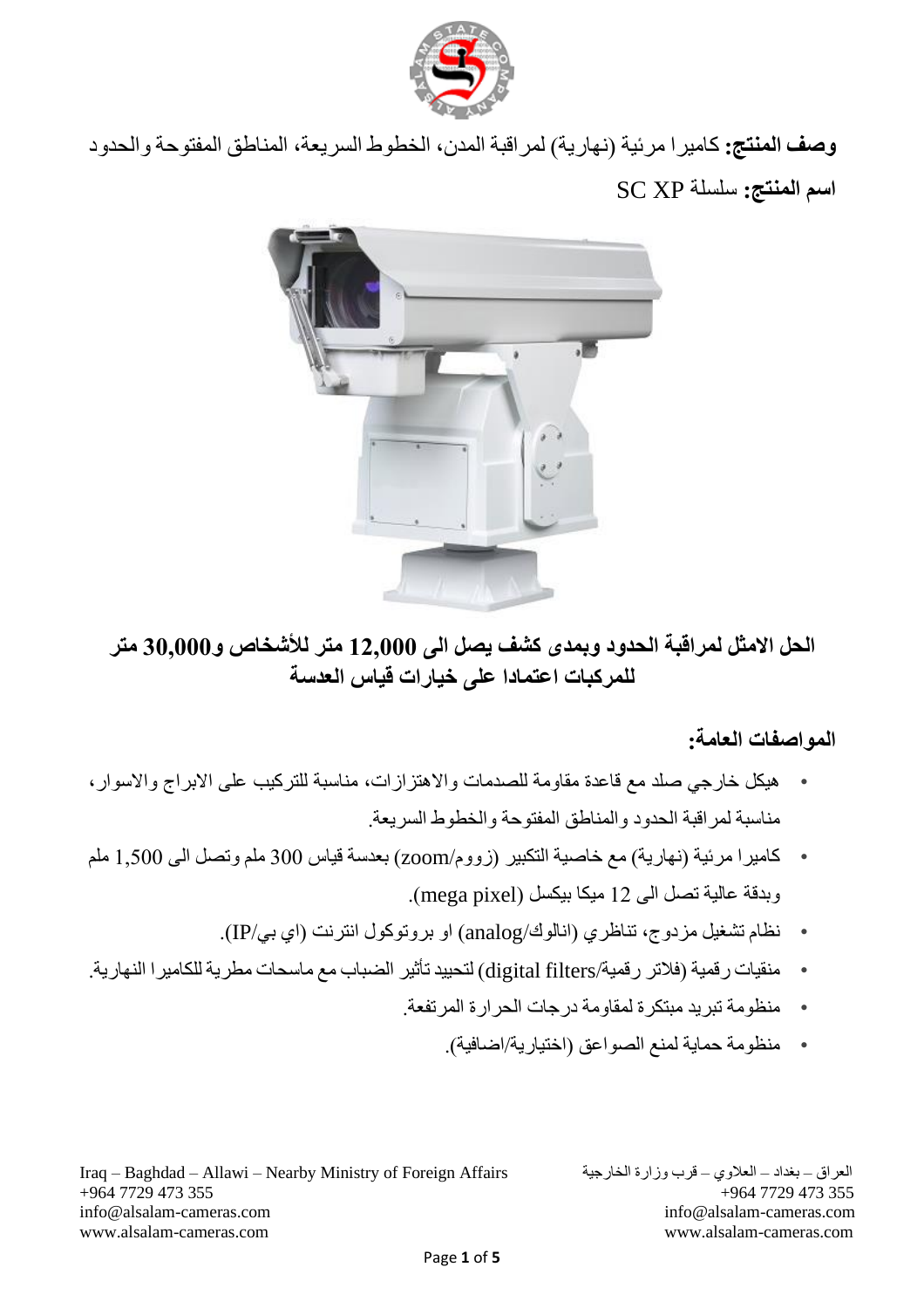

**االستخدامات:**

- المراقبة األمنية
- إدارة قوات تطبيق القانون

## **Features:**

- Up to 12 Megapixel resolution.
- 2-Way Audio with Built-in Mic (Optional) .
- $1/1.8$ " progressive scan CMOS.
- C/CS Lens Mount.
- True Wide Dynamic Range 120dB WDR .
- Wide Zoom Lens options from  $10 \sim 2000$ mm Zoom Lens (20 Km).
- SMART Codec.
- SMART Detection of Audio, Video, Face & Intrusions.
- True Day & Night IR Cut Mechanical Filter (auto-switch).
- Triple Simultaneous Streaming.
- Supported Video Compressions: MJPEG / H.265 .
- 3D DNR, Defog, HLC, BLC, Picture Overlay, EIS, ROI.
- Supports e PTZ for data efficiency.
- NAS Network Storage Compatible.
- ONVIF, PSIA, CGI compatible.
- Built-in Micro SD / SDHC card slot for local storage.
- IP67 rated Housing with Built-in Heater.

# **Application:**

- Security Surveillance
- Urban management law enforcement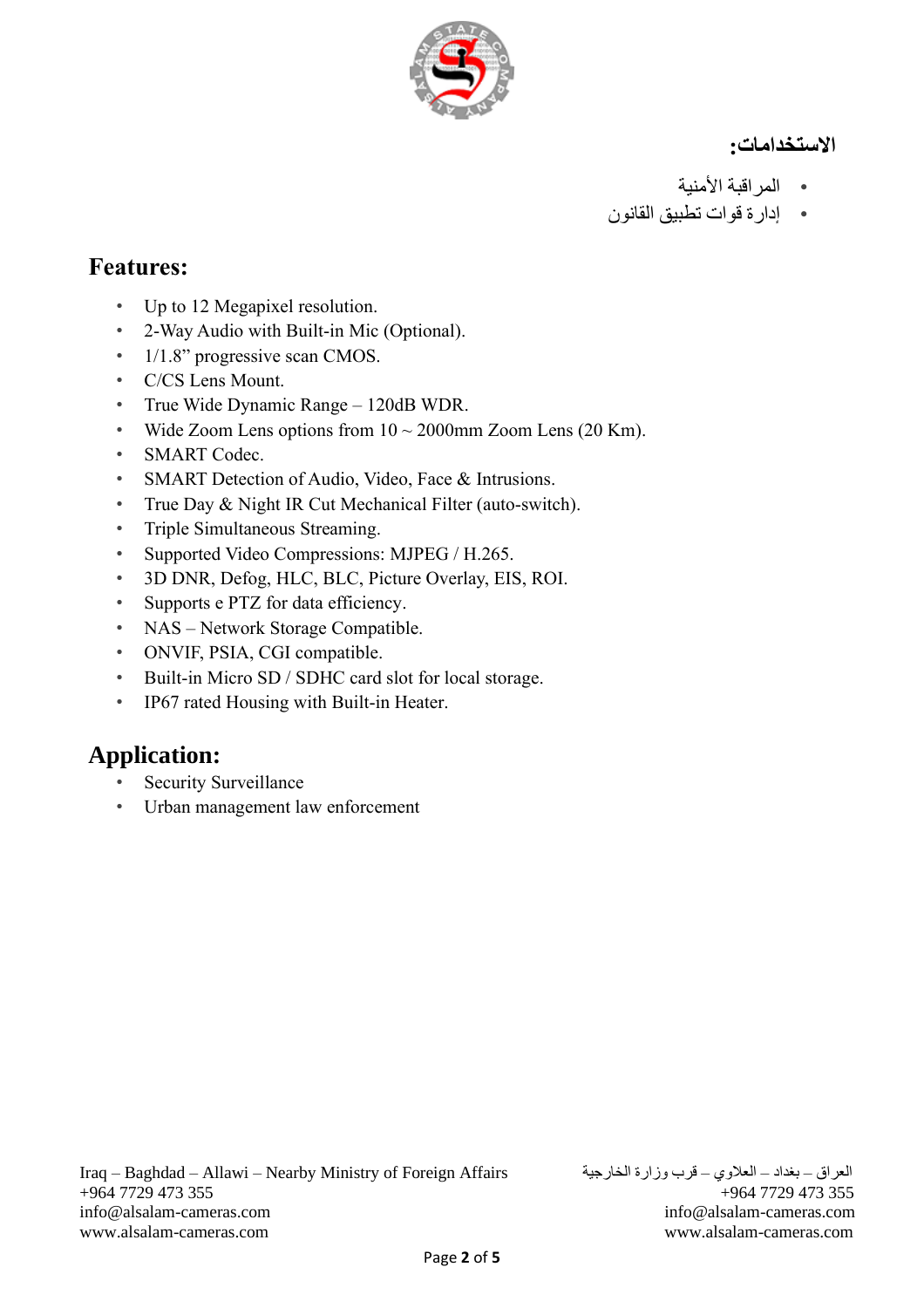

### **بيانات الكاميرا )data camera):**

| <b>Product</b>                        |                         | <b>SCXP</b> series                                                                 |
|---------------------------------------|-------------------------|------------------------------------------------------------------------------------|
| <b>Visible Light</b><br><b>Camera</b> | <b>Image Sensor</b>     | 1/2" Progressive CMOS                                                              |
|                                       | <b>Effective Pixels</b> | 1920x1080                                                                          |
|                                       | <b>Optical Zoom</b>     | $4.6$ -180mm / $6$ ~210mm /10~300mm / 15~400mm / 25~750mm & 50~1500mm              |
|                                       | Aperture                | $F1.6-F4.8$                                                                        |
|                                       | Angle of View           | Horizontal: $60.08 - 2.08^\circ$ (Wide-Tele), Vertical: $35.32^\circ - 1.18^\circ$ |
|                                       | Day / Night             | IR-CUT, Auto, Color, B/W                                                           |
|                                       | Zoom Speed              | 3 Sec. (Optical, Wide ~Tele)                                                       |
|                                       |                         |                                                                                    |

| <b>Parameter</b> | Definition                | Main Bit stream: 50HZ:25fps (1920x1080, 1280x720) 60HZ:30fps (1920x1080,<br>1280x720)<br>Sub-bit stream: 50HZ:25fps (720x576, 352x288) 60HZ:30fps (720x480,<br>352x288)                                  |
|------------------|---------------------------|----------------------------------------------------------------------------------------------------------------------------------------------------------------------------------------------------------|
|                  | Mini. Illumination        | Color: 0.01Lux $\omega$ (F1.6, AGC ON), B/W: 0.005Lux $\omega$ (F1.6, AGC ON)                                                                                                                            |
|                  | Video Out                 | <b>RJ45</b>                                                                                                                                                                                              |
|                  | Setting                   | Brightness, Contrast, Saturation, Sharpness, Chroma                                                                                                                                                      |
|                  | Function                  | Area Mask, WDR, Anti-flicker, Defogging, Mirroring, Aisle Mode, Rotation,<br>BLC, HLC, Exposure Compensation, Defective Pixel Compensation, Power<br>Loss Recovery, Distortion Correct, DIS, 3D Position |
|                  | <b>ROI</b>                | 4 Areas                                                                                                                                                                                                  |
|                  | Focus                     | Auto/Manual/One-time Focusing                                                                                                                                                                            |
|                  | Exposure                  | Auto/Aperture/Shutter/Manual/Low luminance/High luminance                                                                                                                                                |
|                  | <b>Electronic Shutter</b> | $1/25 \sim 1/100000$                                                                                                                                                                                     |
|                  | <b>DNR</b>                | 2D/3D                                                                                                                                                                                                    |
|                  | <b>WB</b>                 | Auto/ Manual/ Sunshine/ Cloudy/ Dusk/ Sodium Lamp/ Fluorescent Lamp/ One-<br>time Tracking/Auto-tracking/Locked                                                                                          |
|                  | <b>WDR</b>                | Super WDR, Digital WDR, 0~100                                                                                                                                                                            |
|                  | Lens Initialization       | Built-in                                                                                                                                                                                                 |
|                  | Electronic Zoom           | 16x                                                                                                                                                                                                      |
|                  | <b>Signal System</b>      | PAL/NSTC                                                                                                                                                                                                 |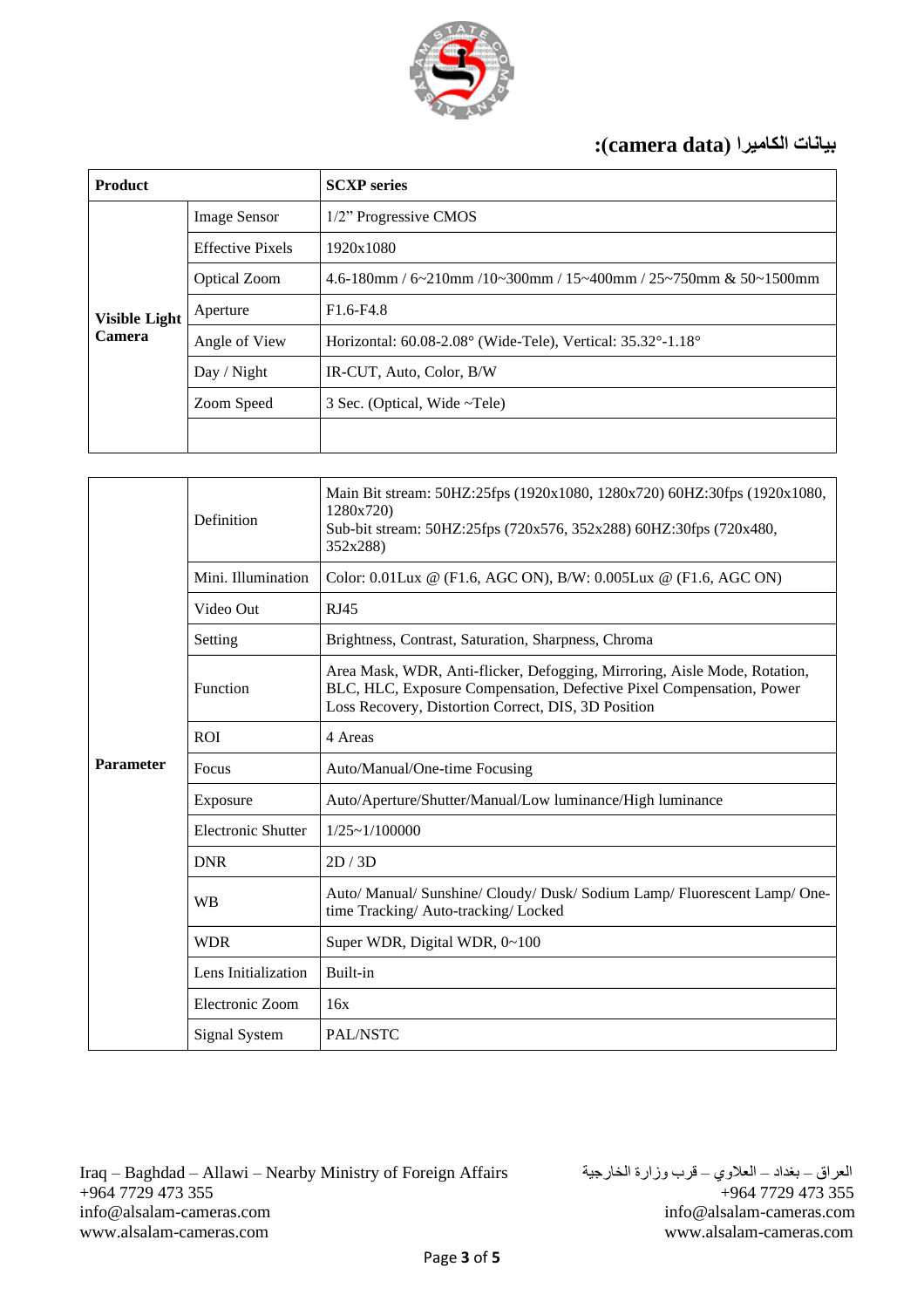

| <b>Network</b>   | Storage                   | Support Micro SD 128G (Suggest class 10)                                                                           |
|------------------|---------------------------|--------------------------------------------------------------------------------------------------------------------|
|                  | Smart Alarm               | Motion Detection, Camera Shaded, Network Disconnected, IP Conflict, HDD<br>Error, HDD Full                         |
|                  | Protocols                 | TCP/IP, HTTP, DHCP, DNS, DDNS, RTP, RTSP, PPPoE, SMTP, NTP, UPnP,<br>SNMP, FTP, 802.1x, QoS, HTTPS (IPv6 Optional) |
|                  | System<br>Compatibility   | ONVIF2.4, FV Private, Active Registration, CGI, Dahua, Hikvision                                                   |
|                  | Dual Bit Rate             | 1080P/720P (Main), D1/CIF (Sub)                                                                                    |
|                  | Video<br>Compression      | H.265/H.264                                                                                                        |
|                  | Audio<br>Compression      | G.711A, G.711U, G.726, AAC                                                                                         |
|                  | Function                  | Password Protection, Heartbeat, Multiple User Access Control                                                       |
| <b>Interface</b> | Interface                 | 26pin FFC (Network Interface, RS485, RS233, CVBS, Alarm In/Out, Audio<br>In/Out, USB, Power)                       |
|                  | Communication             | RS232 (VISCA), RS485 (Pelco, FV)                                                                                   |
| <b>General</b>   | Temperature /<br>Humidity | $10^{\circ}$ C $\sim$ +60 $^{\circ}$ C $\lt$ 90%                                                                   |
|                  | Power Supply              | DC12V±10%                                                                                                          |
|                  | Power<br>Consumption      | Static: 2.5W, Dynamic: 4.5W                                                                                        |
|                  | Dimension                 | $283 \times 473 \times 580$ mm                                                                                     |

# **مواصفات وحدة الحركة االفقية والعامودية )بي تي درايف/Drive PT):**

| Pan preset speed                  | $100^{\circ}/s$                                                                       |
|-----------------------------------|---------------------------------------------------------------------------------------|
| Tilt preset speed                 | $60^{\circ}/s$                                                                        |
| Pan control speed                 | $0^{\circ}$ ~60 $^{\circ}$ /S                                                         |
| <b>Tilt control speed</b>         | $0^{\circ}$ ~40 $^{\circ}$ /S                                                         |
| Pan range                         | 360° endless rotation                                                                 |
| Tilt range                        | $+90^{\circ} \sim -90^{\circ}$                                                        |
| <b>Preset positions, Tracking</b> | 256 positions 8 tracking                                                              |
| <b>IR Distance</b>                | 2 groups lens, 100m night vision                                                      |
| <b>Control Way</b>                | RS485, Built-in PELCO D/P 16 protocol, Baud Rate from 2400Bps to 19200Bps<br>optional |
| <b>Relative Humidity</b>          | Less than 90%                                                                         |
| <b>IP</b> Grade                   | <b>IP66</b>                                                                           |

Iraq – Baghdad – Allawi – Nearby Ministry of Foreign Affairs الخارجية وزارة قرب – العالوي – بغداد – العراق +964 7729 473 355 +964 7729 473 355 [info@alsalam-cameras.com](mailto:info@alsalam-cameras.com) [info@alsalam-cameras.com](mailto:info@alsalam-cameras.com) [www.alsalam-cameras.com](http://www.alsalam-cameras.com/) www.alsalam-cameras.com